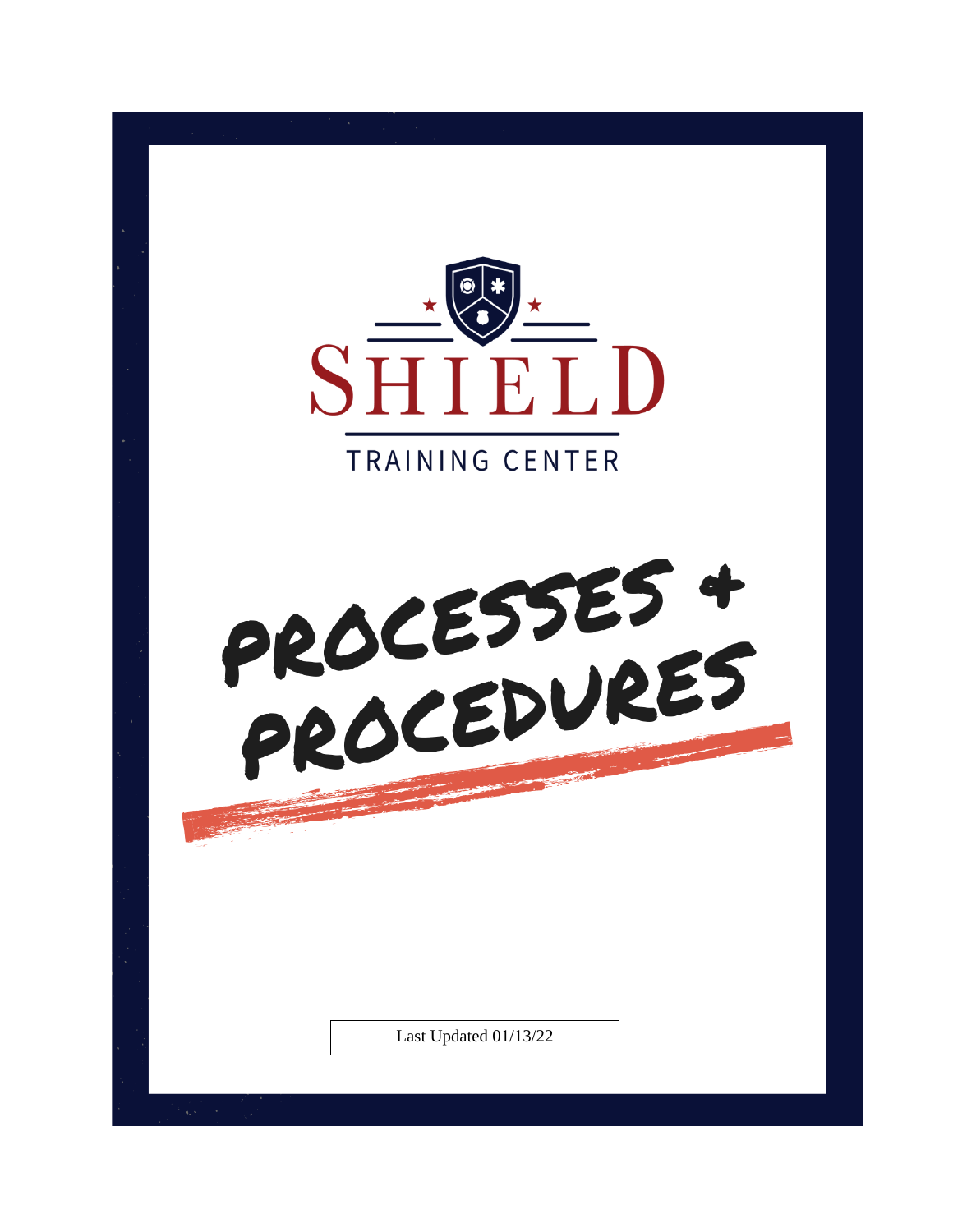

## TABLE OF CONTENTS

<span id="page-1-0"></span>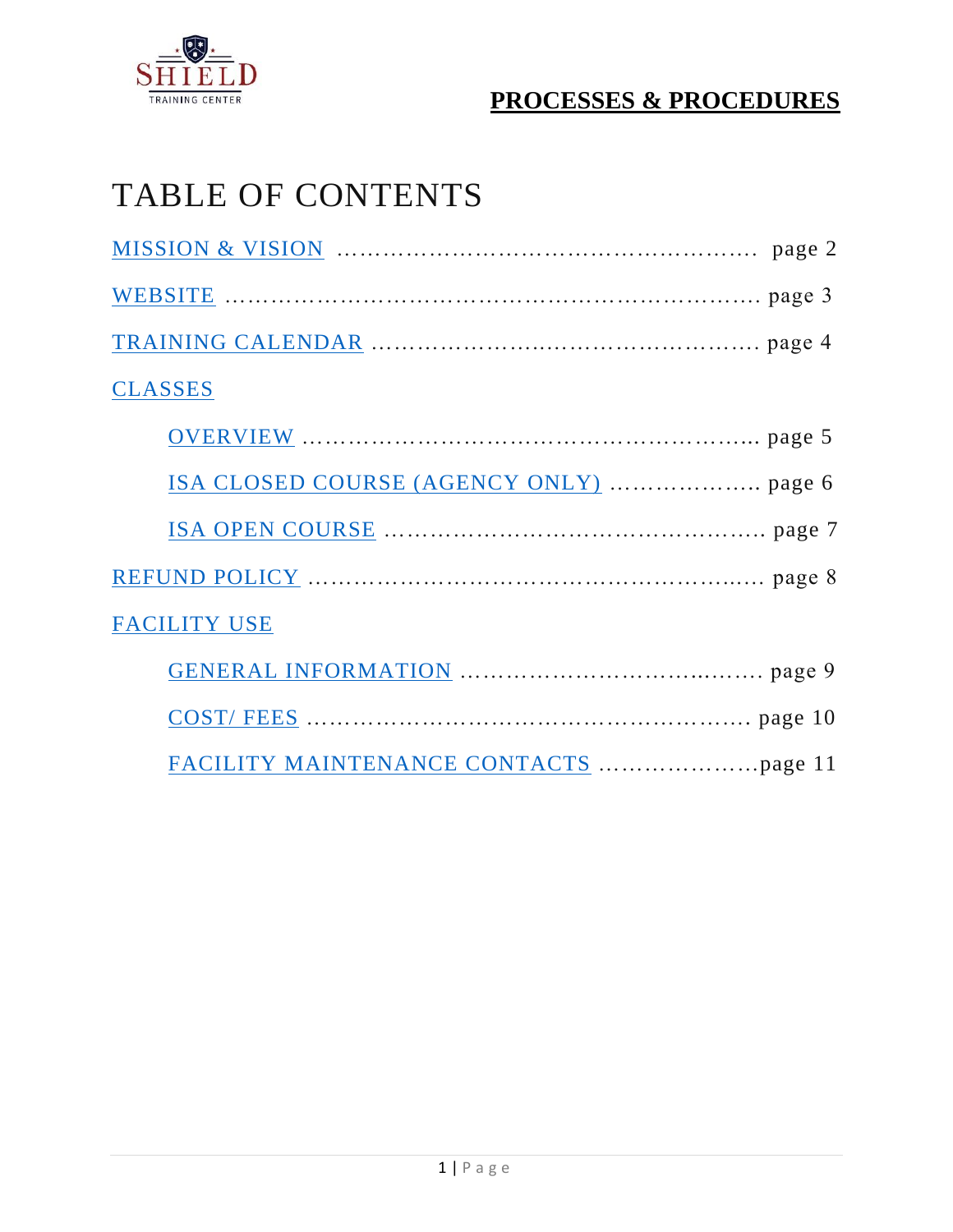

## MISSION

To develop and provide effective and sustainable public safety training for responders serving Shasta-Tehama-Trinity counties.

### VISION

To be a model multi-jurisdictional public safety training program for the state and nation, and to provide a higher level of service to our communities.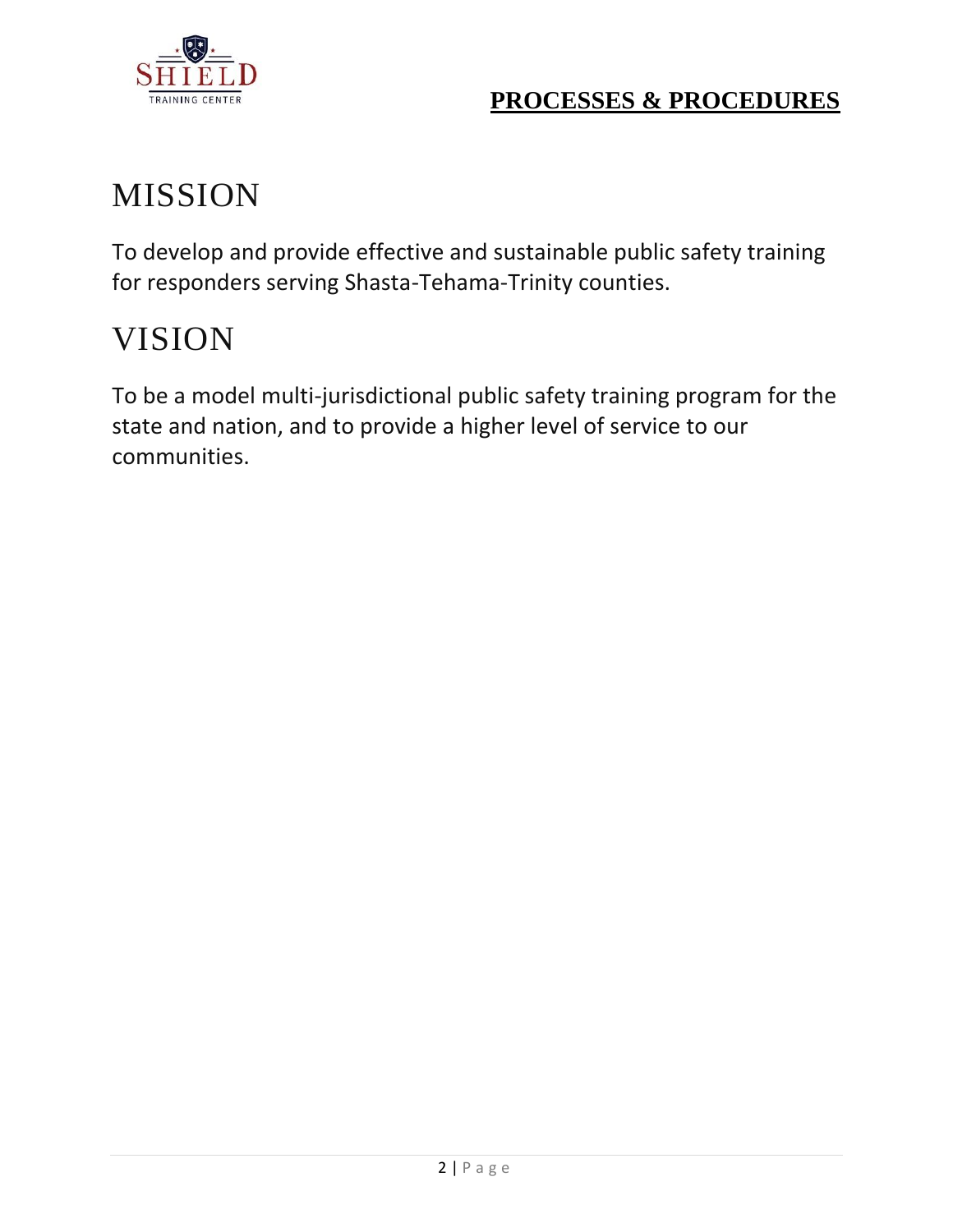

### <span id="page-3-0"></span>**WEBSITE**

- 1. To login to the SHIELD website, visit [this link.](https://shield.training/wp-login.php?redirect_to=https%3A%2F%2Fshield.training%2Fwp-admin%2F&reauth=1)
- 2. To view, edit or add new classes, you can visit the classes tab on the far left column.
	- a. From the classes, you can also view the rosters, orders and attendees. In order to export a roster of the attendees in a class, select to view the attendees and export the list.
- 3. To edit the About Us or Programs page on the website, select the pages tab on the far left column.
- 4. If you ever need help with website issues, you can contact Matt Christensen at [matt@pacificsky.co/](mailto:matt@pacificsky.co/) (530) 999-6067, or Bret Christensen at [bret@pacificsky.co/](mailto:bret@pacificsky.co/) or (530) 638-8198.

Our monthly maintenance plan for the website costs \$110 per onth, and includes one hour of work per month. Any time over an hour spent comes at additional charge.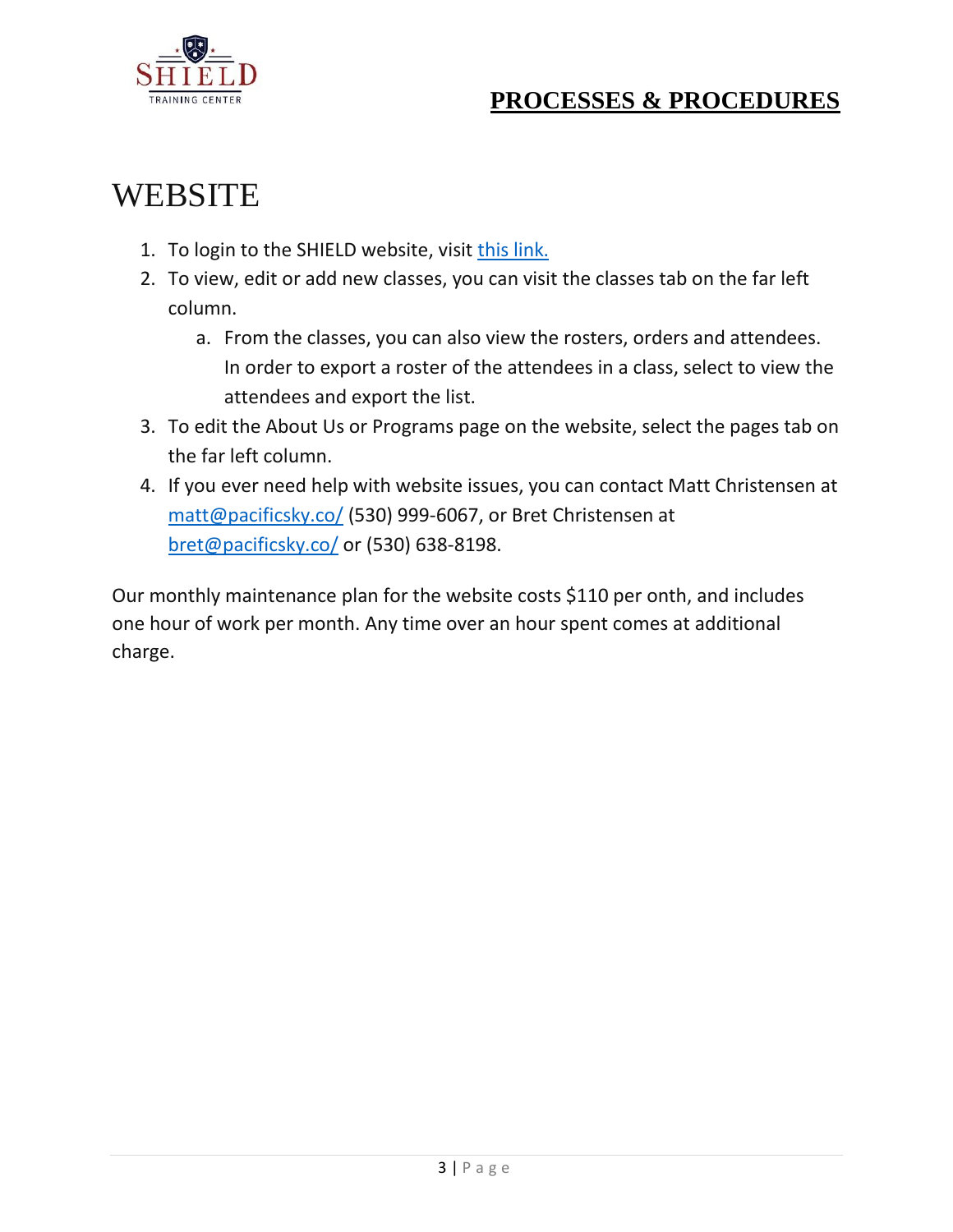

## <span id="page-4-0"></span>TRAINING CALENDAR

To view and/ or edit the SHIELD Calendar, visit **[https://calendarwiz.com/shieldtrainingcenter](https://www.calendarwiz.com/shieldtrainingcenter)**.

This calendar has a \$250 annual subscription fee. This calendar is used to manage the reservations and schedule for the SHIELD Training Center facility at 4300 Caterpillar Road.

To view the schedule for the Shasta College Regional Public Safety Training Center (RPSTC) at Shasta College, visit **[https://calendarwiz.com/shastacollege.](https://calendarwiz.com/shastacollege)** 

This calendar is managed by the Fire Technology & EMS Senior Staff Secretary at Shasta College. To make reservations, reach out to Liz Ault (contact information below) and complete the UOF Process in Ad Astra.

Liz Ault Senior Staff Secretary - Fire Technology Program & EMS Programs

Email: **[lault@shastacollege.edu](mailto:lault@shastacollege.edu)**

Phone: **[\(530\) 242-7563](tel:5302427563)**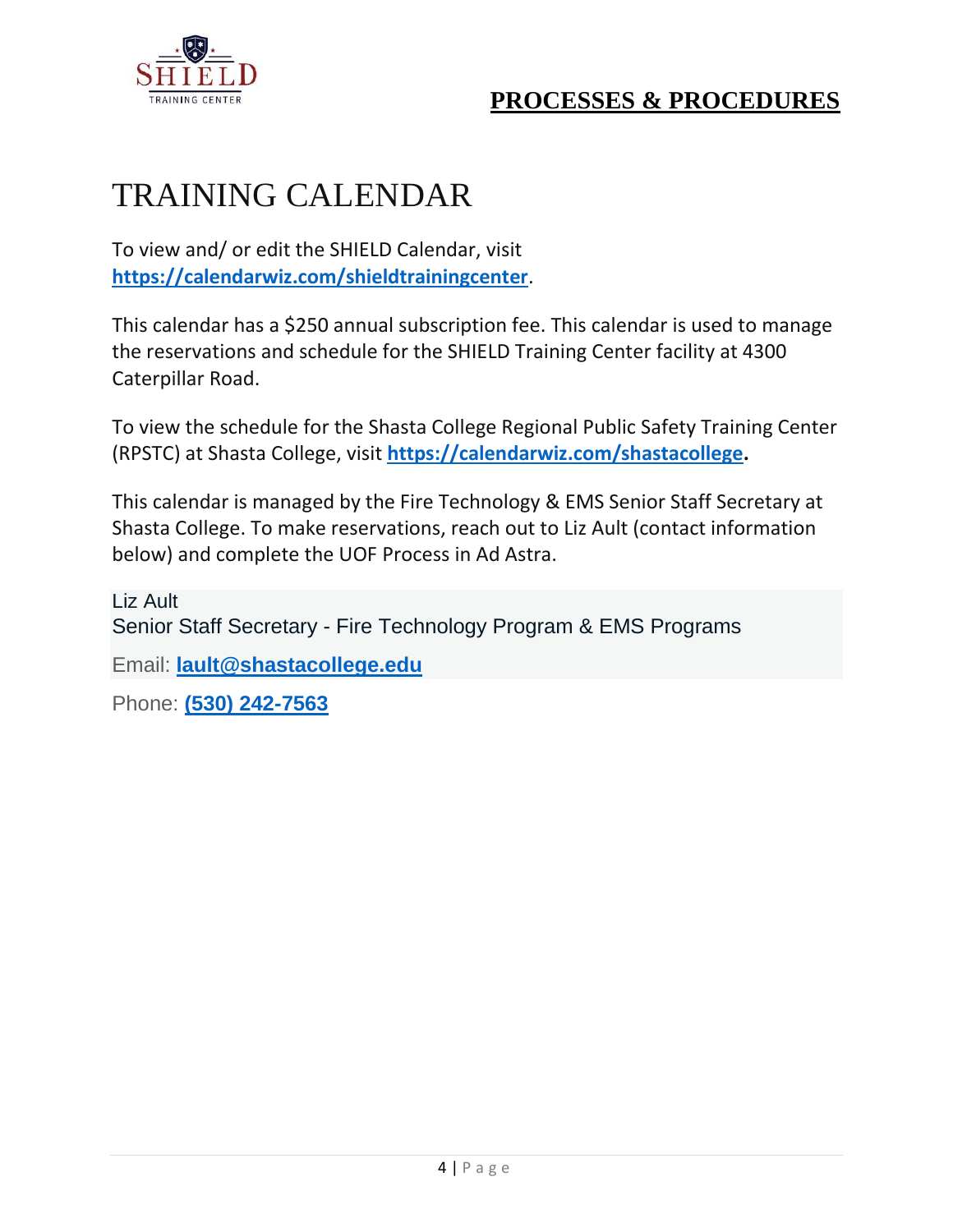



## <span id="page-5-0"></span>CLASSES

There are a variety of ways that classes can be run through SHIELD.

- Stand Alone Course
	- o A course does not have to b held through the ISA in order to be hosted by SHIELD. Partner agencies have unlimited access to the facilities and ay use the space for their ongoing trainings. SHIELD may also host a course that is not run through the college, but that is still certified, if there is not enough time to list the class for 30 days or a needed class is not set up in curriculum.
- ISA Course (Closed) Agency Sponsored
	- This course is a closed course, which means that it is not open to outside attendees or sign-ups. A closed course will not be posted to the SHIELD website. An agency sponsored course means that it is agency specific and the agency has a full roster and will provide the instructor. In a closed course that is agency sponsored, all of the students will be sponsored by SHIELD. (For more details, see page 6)
- ISA Course (Open) Not Agency Specific
	- o This course is open, which means that it will be advertised and posted to the SHIELD website for sign-ups. SHIELD is responsible for coordinating the instructor etc. Attendees may pay for themselves, or be sponsored by an agency for their attendance. (For more details, see page 7)
- Outside Agency Class
	- o If an outside agency is wanting to host a class at SHIELD, a UOF Contract and Fee are required, or SHIELD may choose to process sign-ups and charge an admin fee per attendee. For example, if the course is \$125 per student, SHIELD may decide to charge \$150 per attendee and keep \$25 per student. (For more details, see page 9)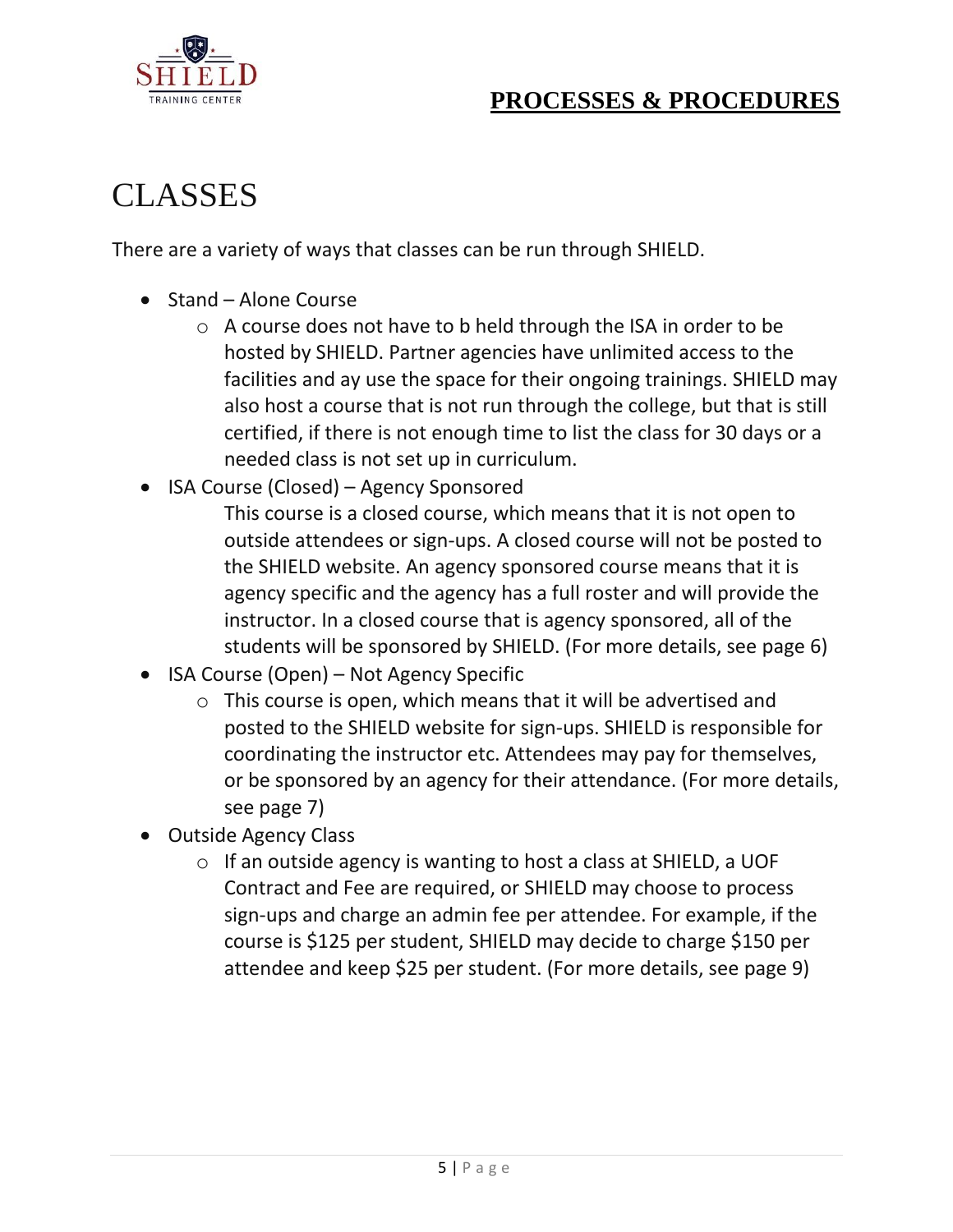

### <span id="page-6-0"></span>ISA - CLOSED COURSE (Agency Only)

- 1. Executive Group determines the course meets the ISA criteria for a closedclass.
- 2. Necessary information collected and communicated to SHIELD Training Director a minimum of 45 days prior to class start date.
- 3. SHIELD Training Director
	- a. Schedule requested facility needs.
	- b. Add Course to current Shasta College schedule. 30 days prior to startdate.
	- c. Facilitate ISA instructor agreement with agency.
- 4. Shasta College ID #s added to Sponsoring Agency Processes.
- 5. First Day of class
	- a. Roster from the Sponsoring Agency
		- i. Must have Shasta College ID #s
		- ii. Roster, confirmed with Instructor, delivered to Shasta College Admissions.
- 6. Instructor delivers course, maintains attendance and graderecords.
- 7. Course Close-Out.
	- a. Completed roster delivered to Training Director.
		- i. Positive attendance record.
		- ii. Grading included.
		- iii. Signed
	- b. If applicable provide copies of close-out for certifyingentity.
	- c. Shasta College requirements.
		- i. Instructor of Record enters grades and attendance in *My Shasta*Portal
		- ii. "Back-Up" Package delivered to Shasta College FireTechnology
			- 1. Includes Certifying Entity documents.
	- d. Billing See ISA Billing Business Practice.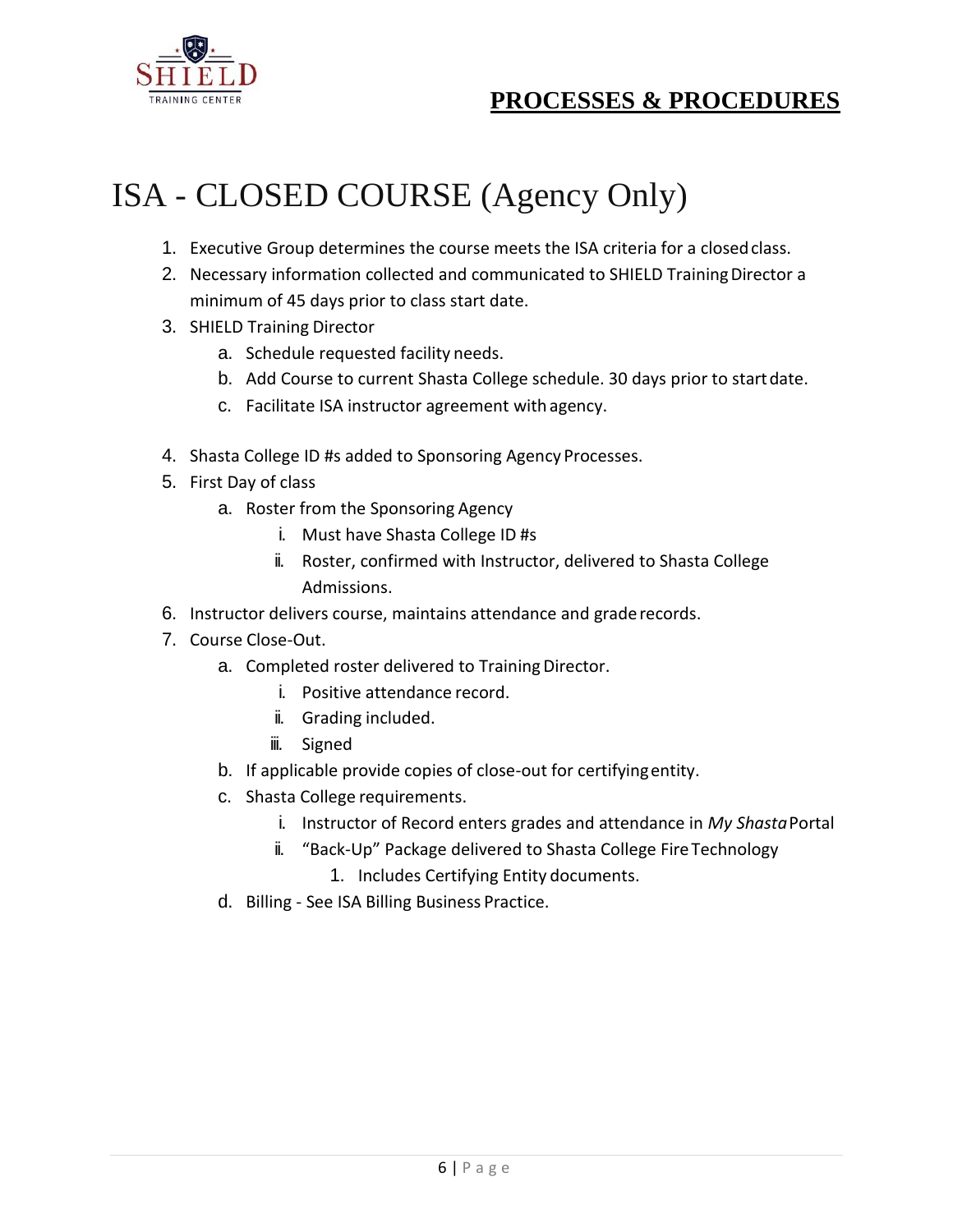

### <span id="page-7-0"></span>ISA - OPEN COURSE

- 1. Executive Group determines the course meets the ISA Open Classcriteria.
- 2. Necessary information collected and communicated to SHIELD TrainingDirector a minimum of 45 days prior to start date.
	- a. Course Worksheet B
- 3. SHIELD Training Director
	- a. Schedule requested facility needs.
	- b. Add Course to current Shasta College schedule
		- i. At least 30 prior to the start of class.
	- c. Develop Course Flyer
	- d. Add Course to SHIELD Website.
	- e. Register Course with certifying entity if applicable (SFT, CSTI, POSTetc.)
	- f. Facilitate ISA Instructor Agreement.
- 4. Flyer Distributed
	- a. Distribution Lists
	- b. Shasta College Fire Tech
	- c. Other(s).
- 5. First Day of class.
	- a. Roster from the SHIELD Website
		- i. Rectify with Shasta College enrollee(s).
		- ii. Open space in class filled from "waitlist" ifappropriate
		- iii. Roster, confirmed with Instructor, delivered to Shasta CollegeAdmissions.
		- iv. Additional roster needs for certifying entity (SFT, CSTI, POSTetc.)
- 6. Instructor delivers course, maintains attendance and graderecords
- 7. Course Close-Out.
	- a. Completed roster delivered to Training Director.
		- i. Positive attendance record.
		- ii. Grading included.
		- iii. Signed
	- b. Additional returns for Certifying Entity (SFT, CSTI, POSTetc.)
	- c. Shasta College requirements.
		- i. Instructor of Record enters grades and attendance in *My Shasta*Portal
		- ii. "Back-Up" Package delivered to Shasta College FireTechnology
			- 1. Includes Certifying Entity documents.
	- d. Billing See Billing Business Practice.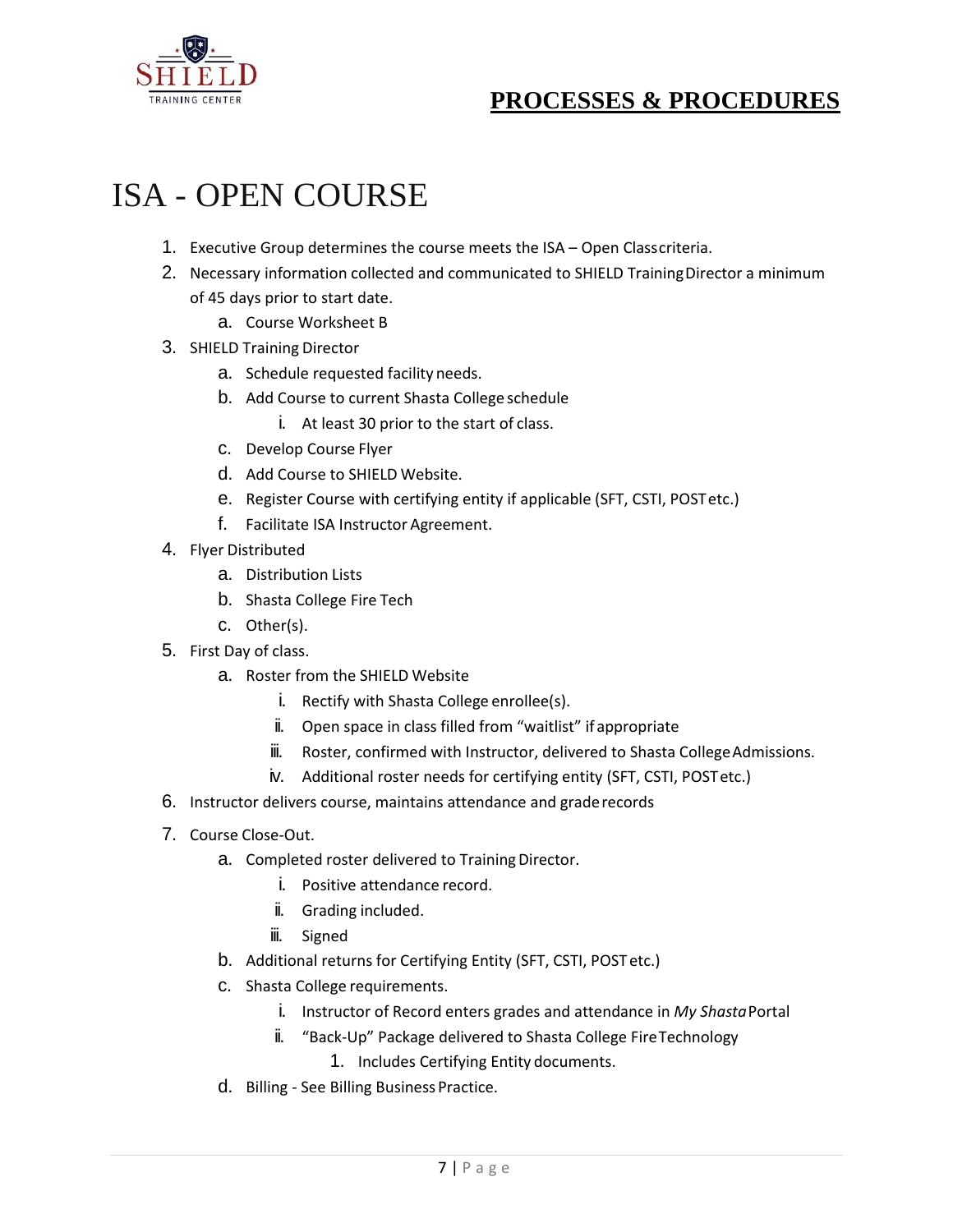



### <span id="page-8-0"></span>REFUND POLICY

For open courses posted to the SHIELD website:

#### **1. Self-Pay Attendees**

Students withdrawing more than twenty-one (21) days before the start date of the course will receive a full refund. Students withdrawing within twenty-one (21) days but more than seven (7) of the start of the course will be refunded fifty percent (50%) of their enrolment cost. Students withdrawing with in seven (7) days of the class or no-show, will not receive a refund.

#### **2. Sponsoring Agencies**

Sponsoring agencies withdrawing their student more than fourteen (14) days before the start of the course will not be billed for the cost of attendance. Sponsored student withdrawal within fourteen (14) days but more than seven (7) days of the start of the course, the applicable agency will be billed fifty percent (50%) the cost of attendance. Sponsored student withdrawal within seven (7) days of the start of the course or no-show, the applicable agency will be billed for the full cost of attendance. Substitutions or transfer of the reservation (roster spot) to another student or agency is permitted upon approval of the Training Director.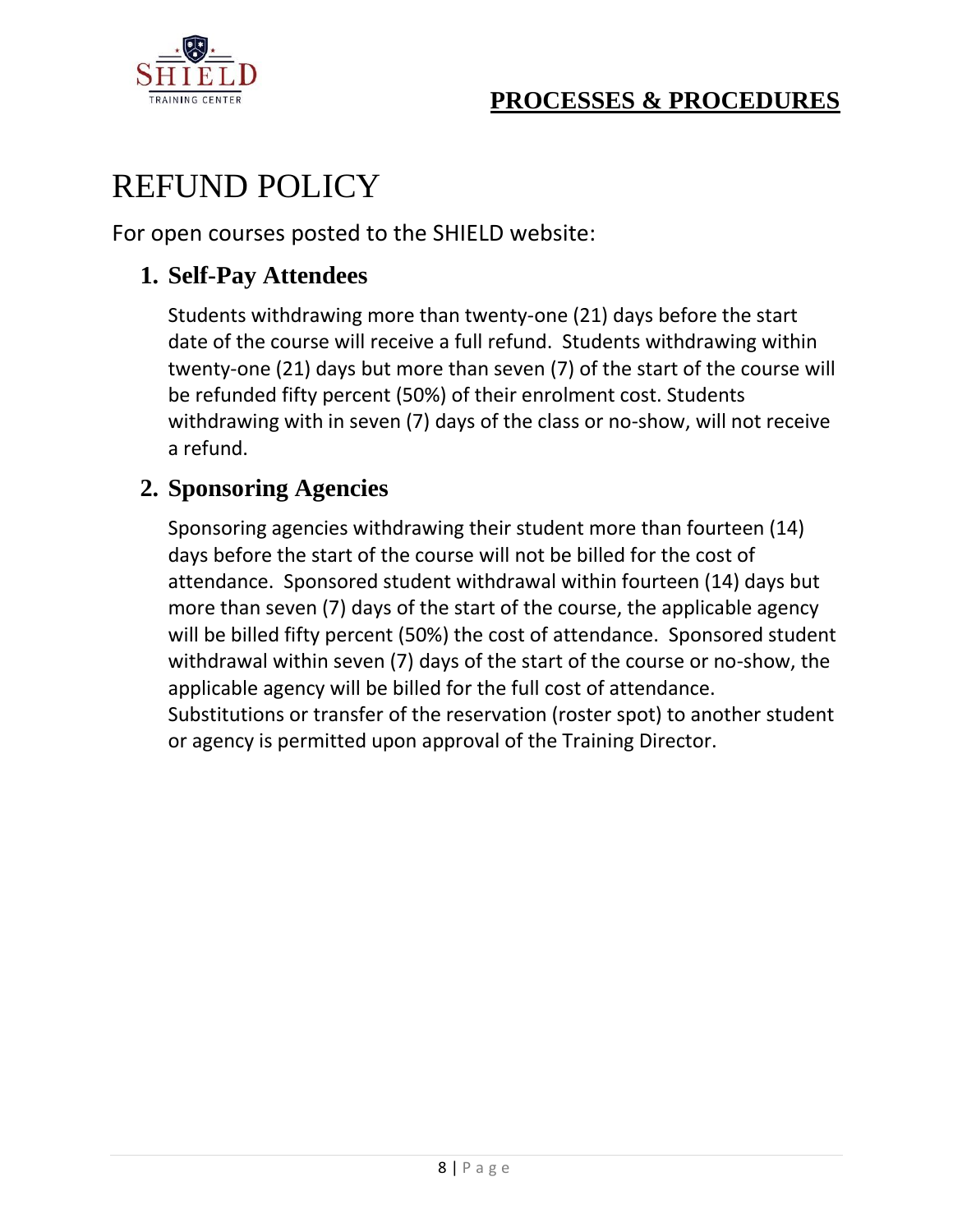

# <span id="page-9-0"></span>FACILITY USE INFORMATION

To request the use of one of the training rooms at SHIELD Training Center or at the Public Safety Training Facility at Shasta College or if you have any questions, please contact Training Director, Kamari Zoll, at (530) 722-5534 or by email at [kzoll@shatacollege.edu.](mailto:kzoll@shatacollege.edu) You can also view the current Training Calendar by following [THIS LINK.](https://www.calendarwiz.com/calendars/calendar.php?crd=shieldtrainingcenter&)

| <b>SHIELD Training Center</b><br><b>4300 Caterpillar Road</b><br>Redding, CA 96003 |                 |                                                                                                     |  |  |  |
|------------------------------------------------------------------------------------|-----------------|-----------------------------------------------------------------------------------------------------|--|--|--|
| <b>ROOM</b>                                                                        | <b>CAPACITY</b> | <b>NOTES</b>                                                                                        |  |  |  |
| 1A                                                                                 | 30              | LE partners have first rights.<br>Contains Force Option Simulator Machine.                          |  |  |  |
| 1B<br>(Mat Room)                                                                   |                 |                                                                                                     |  |  |  |
| 1 <sup>C</sup>                                                                     |                 | Force Options Simulator Room                                                                        |  |  |  |
| $\overline{2}$                                                                     | 40              |                                                                                                     |  |  |  |
| 3                                                                                  | 24              |                                                                                                     |  |  |  |
| $\overline{4}$                                                                     | 32              | Cannot request more than 30 days in advance.<br>CAL FIRE Northern Region Training has first rights. |  |  |  |
| 5                                                                                  | 40-50           | Cannot request more than 30 days in advance.<br>CAL FIRE Northern Region Training has first rights. |  |  |  |

| <b>Shasta College Regional Public Safety Training Center (RPSTC)</b><br>11555 Old Oregon Trail<br>Redding, CA 96003 |                 |                                                            |  |  |  |
|---------------------------------------------------------------------------------------------------------------------|-----------------|------------------------------------------------------------|--|--|--|
| <b>ROOM</b>                                                                                                         | <b>CAPACITY</b> | <b>NOTES</b>                                               |  |  |  |
| 6101                                                                                                                | 40              | SHIELD Agency Partners have first rights.                  |  |  |  |
| 6102                                                                                                                | 40              | SHIELD Agency Partners have first rights.                  |  |  |  |
| 6013                                                                                                                | 40              | AOJ Classroom<br>Shasta College has first rights.          |  |  |  |
| 6008                                                                                                                | 40              | Fire Academy Classroom<br>Shasta College has first rights. |  |  |  |
| 6009                                                                                                                | 40              | <b>EMT Classroom</b><br>Shasta College has first rights.   |  |  |  |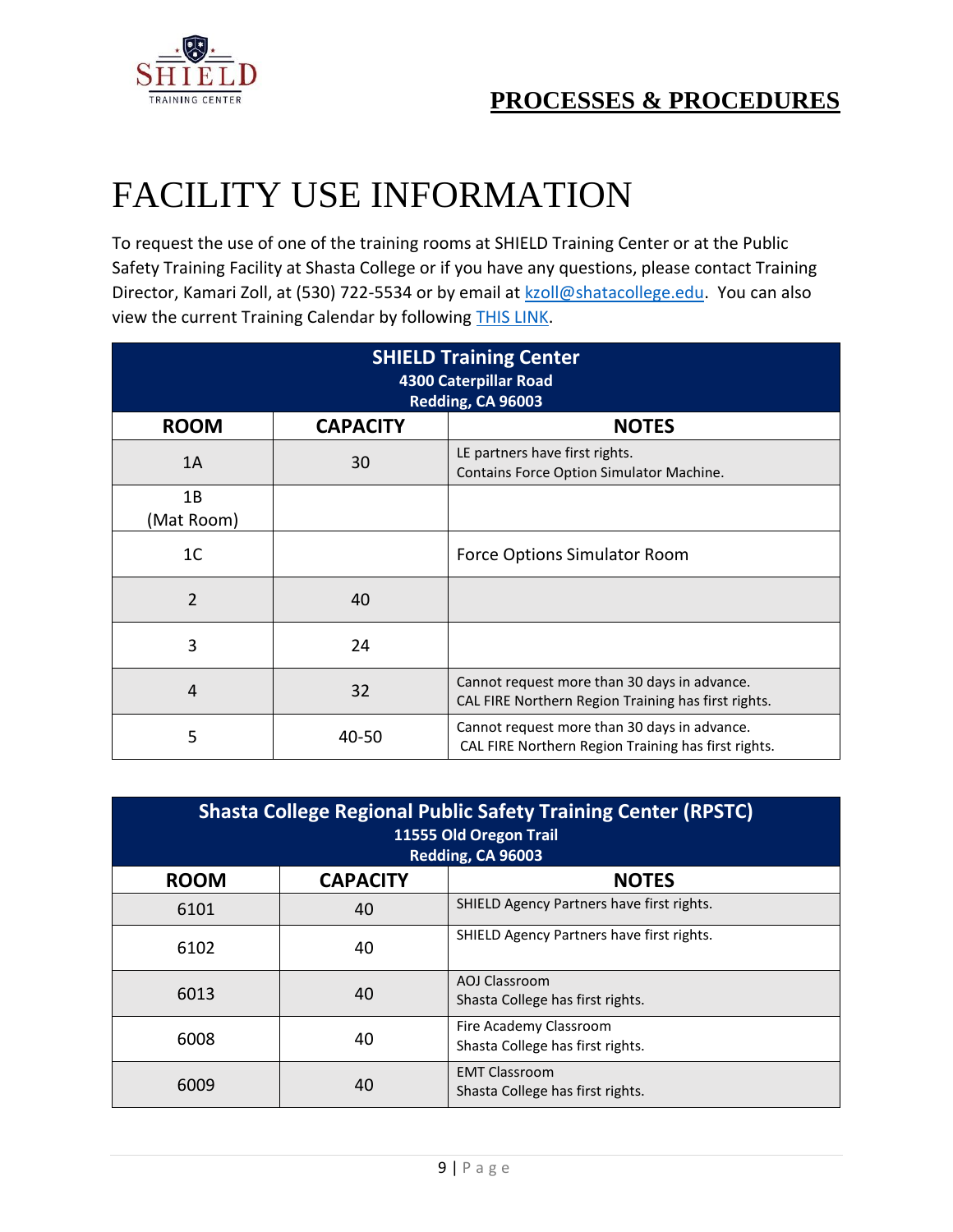

## <span id="page-10-0"></span>FACILITY USE COSTS/ FEES

#### **1. FEES FOR MEMBER AGENCIES**

a. If a member agency is holding an internal training (meaning their own instructors and no charges for putting on the course) then there is no fee to use the facility.

#### **2. FEES FOR NON-MEMBER AGENCIES/ CONTRACTORS**

- a. If an external agency that is a non-member (an outside group, agency or contractor etc.) is charging to put on a training, even if at the request of one of our members, a Use of Facility or admin fee to the cost per attendee will be charged.
	- i. An example of an admin fee: The contractor charges \$100 per attendee and SHIELD may add a \$15 admin fee per attendee. Sign-ups can be processed through the SHIELD website, or through the non-member.
	- ii. If you a UOF fee is applied, a UOF contract must be completed and the appropriate fees paid. The fees for outside organizations are listed below.
		- 20-30 attendees (\$100 per day)
		- 30-40 attendees (\$150 per day)
		- Mat room (\$150 per day)
		- Breakout Rooms (\$50 per day)
		- Conference Rooms (\$50 per 2 hours)

Please contact the SHIELD Training Director, Kamari Zoll, at (530) 722- 5534 or at [kzoll@shastacollege.edu](mailto:kzoll@shastacollege.edu) with these requests.